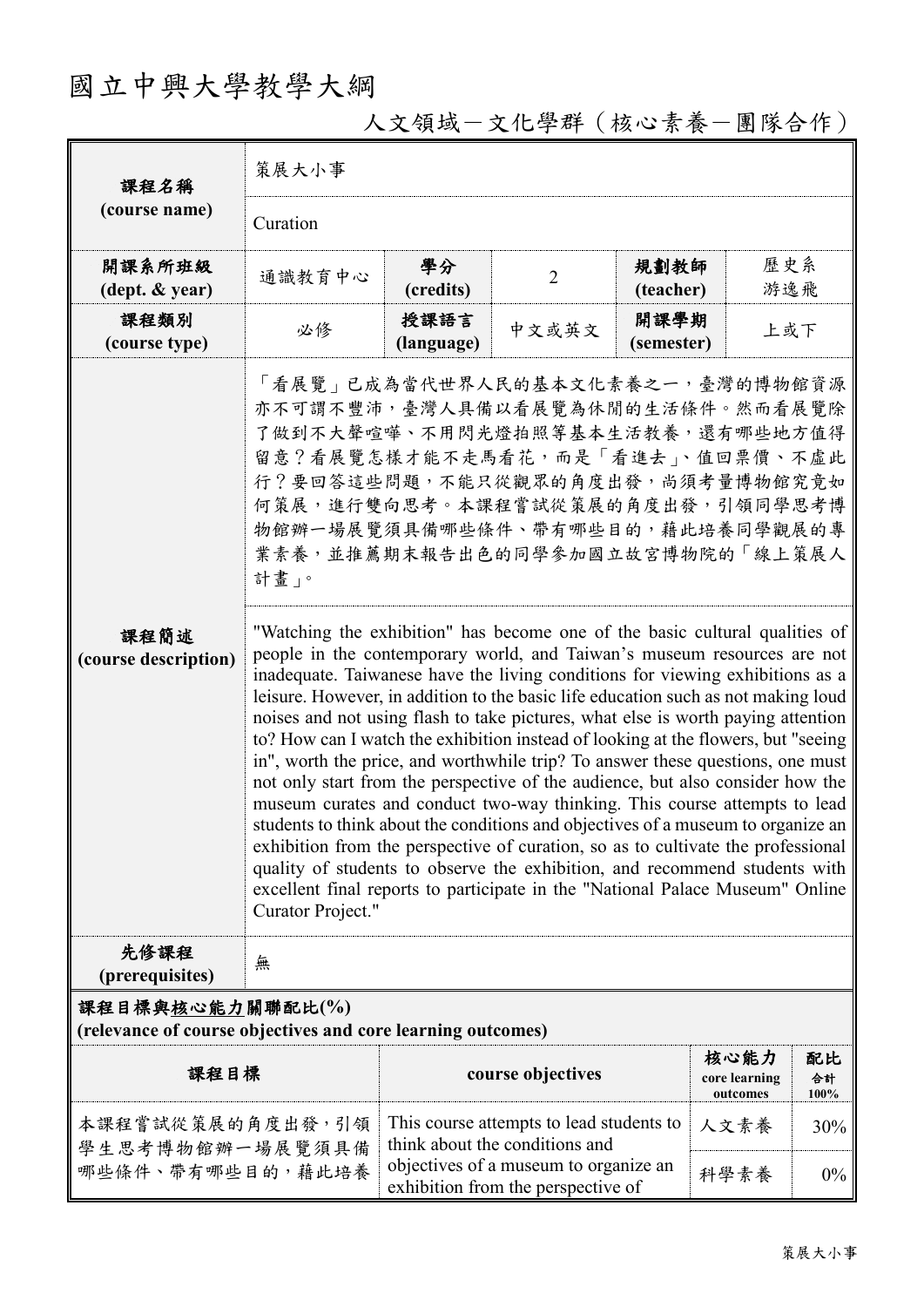| 學生觀展的專業素養,並推薦期末報<br>告出色的同學參加國立故宮博物院<br>的「線上策展人計畫」。                        | curation, so as to cultivate the<br>professional quality of students to<br>observe the exhibition, and<br>recommend students with excellent<br>final reports to participate in the<br>"National Palace Museum" Online<br>Curator Project." |                                                                     | 溝通能力<br>創新能力<br>國際視野<br>社會關懷 | 20%<br>20%<br>10%<br>20% |  |  |  |  |
|---------------------------------------------------------------------------|--------------------------------------------------------------------------------------------------------------------------------------------------------------------------------------------------------------------------------------------|---------------------------------------------------------------------|------------------------------|--------------------------|--|--|--|--|
| 課程目標之教學方法與評量方法<br>(teaching and assessment methods for course objectives) |                                                                                                                                                                                                                                            |                                                                     |                              |                          |  |  |  |  |
| 教學方法 (teaching methods)                                                   |                                                                                                                                                                                                                                            | 學習評量方式 (evaluation)                                                 |                              |                          |  |  |  |  |
| 課堂講授、校外參觀故宮、跨系分組報告                                                        |                                                                                                                                                                                                                                            | 評量比重以跨系分組報告為主,以平時表現<br>與期末考試為輔。報告形式為三至五人一組<br>(至少須包含兩個科系), 每人選擇兩件故宮 |                              |                          |  |  |  |  |

文物,全組將若干件文物組織成一個微型展

覽,期末上台報告。

課堂講授、校外參觀故宮、跨系分組報告

授課內容(單元名稱與內容、習作 **/** 考試進度、備註)

**(course content and homework / tests schedule)**

| 週次                       | 主題                            |
|--------------------------|-------------------------------|
| $\overline{\phantom{m}}$ | 課程概述/博物館為什麼要策展                |
| $\equiv$                 | 策展的主角 (一) 有什麼寶貝一博物館的家底        |
| $\leq$                   | 策展的主角 (二) 誰來做一策展人的身分、專業、團隊與自我 |
| 四                        | 策展的主角 (三) 給誰看–觀眾的喜好、需求與身分     |
| 五                        | 策展的條件–場地、時限與經費                |
| 六                        | 策展的外援一借展                      |
| 七                        | 策展的衍生物一圖錄、文創與宣傳               |
| 八                        | 策展舉例(一)大英博物館特展《看得到的世界史》       |
| 九                        | 策展舉例(二)臺北故宮博物院「人氣國寶展」         |
| $+$                      | 策展舉例 (三)故宮南院當期展「瑞樹展」          |
| 十一                       | 策展舉例(四)中央研究院歷史語言研究所文物陳列館常設展「居 |
|                          | 延漢簡:漢帝國的防衛線」                  |
| 十二                       | 文物參訪 (一)                      |
| 十三                       | 文物參訪 (二)                      |
| 十四                       | 期末報告發表會 (一)                   |
| 十五                       | 期末報告發表會 (二)                   |
| 十六                       | 期末報告發表會(三)                    |
| 十七                       | 期末報告發表會 (四)                   |
| 十八                       | 期末考                           |
|                          |                               |